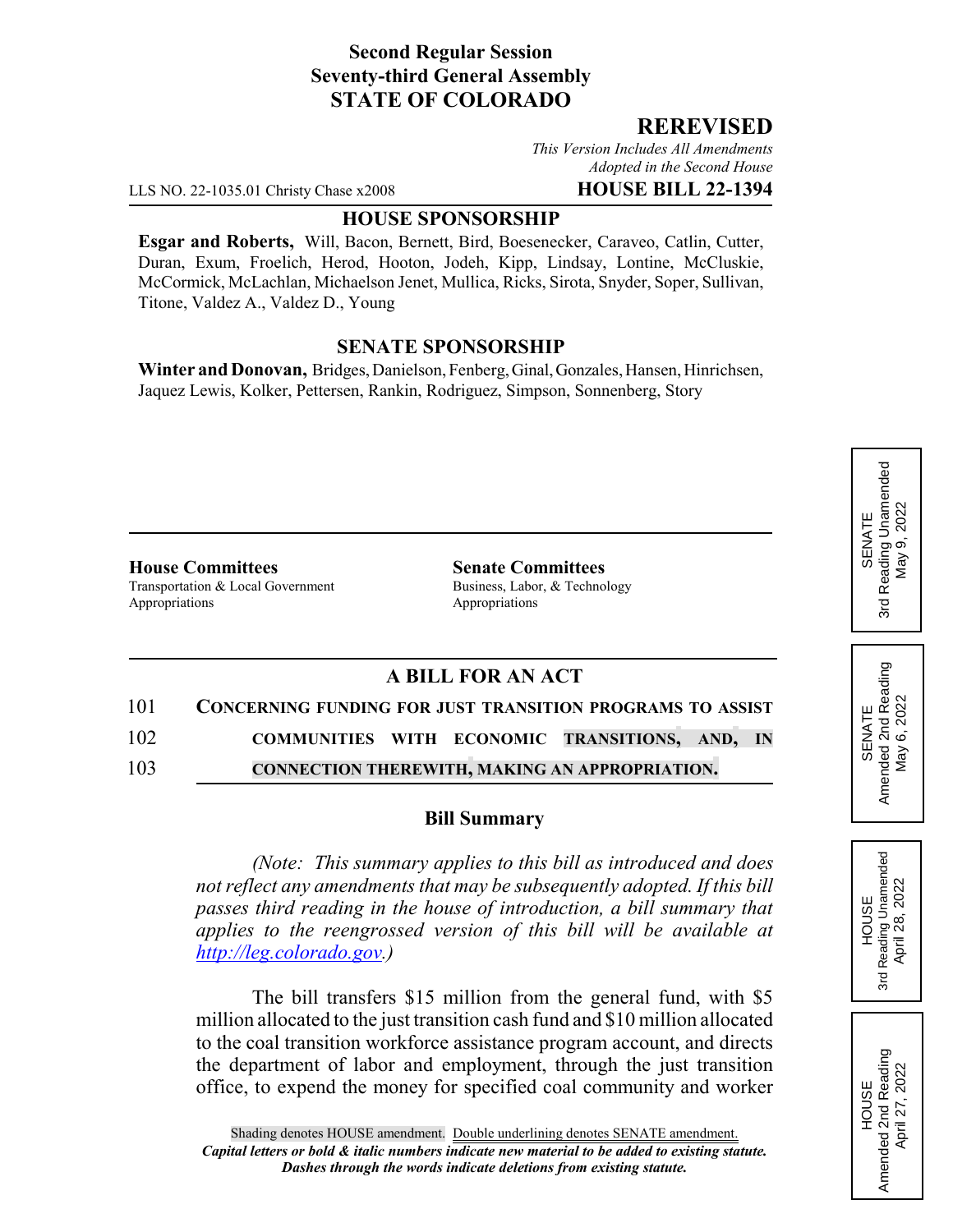supports.

 *Be it enacted by the General Assembly of the State of Colorado:* **SECTION 1.** In Colorado Revised Statutes, 8-83-504, **amend** (1), (4)(a), (4)(b)(II), (4)(b)(III), and (4)(b)(IV) as (4)(a) introductory portion is **amended by House Bill 22-1193** as follows: **8-83-504. Just transition cash fund - transfer from general fund - transfer from account - definition - repeal.** (1) There is hereby created in the state treasury the just transition cash fund. The fund consists of money credited to the fund in accordance with section 39-29-108 (2)(d) and any other money that the general assembly may appropriate or transfer to the fund. The state treasurer shall credit all interest and income derived from the deposit and investment of money in the fund to the fund. Subject to annual appropriation by the general 13 assembly, the office may expend money from the fund and the department mayexpend money from the coal transition workforce assistance program account of the fund created in section 8-83-504.5 (1) for purposes specified in this part 5, including paying forthe office's direct and indirect costs in administering this part 5. ANY UNEXPENDED AND UNENCUMBERED MONEY IN THE FUND AT THE END OF ANY FISCAL YEAR REMAINS IN THE FUND AND SHALL NOT BE CREDITED OR TRANSFERRED TO THE GENERAL FUND. 21 (4) (a) (I) (A) On June 30, 2021, the state treasurer shall transfer eight million dollars from the general fund to the fund. 23 (B) On the effective date of the introductory portion to this 24 subsection  $(4)(a)$ , as amended MARCH 7, 2022, the state treasurer shall 25 transfer two million dollars from the account to the fund.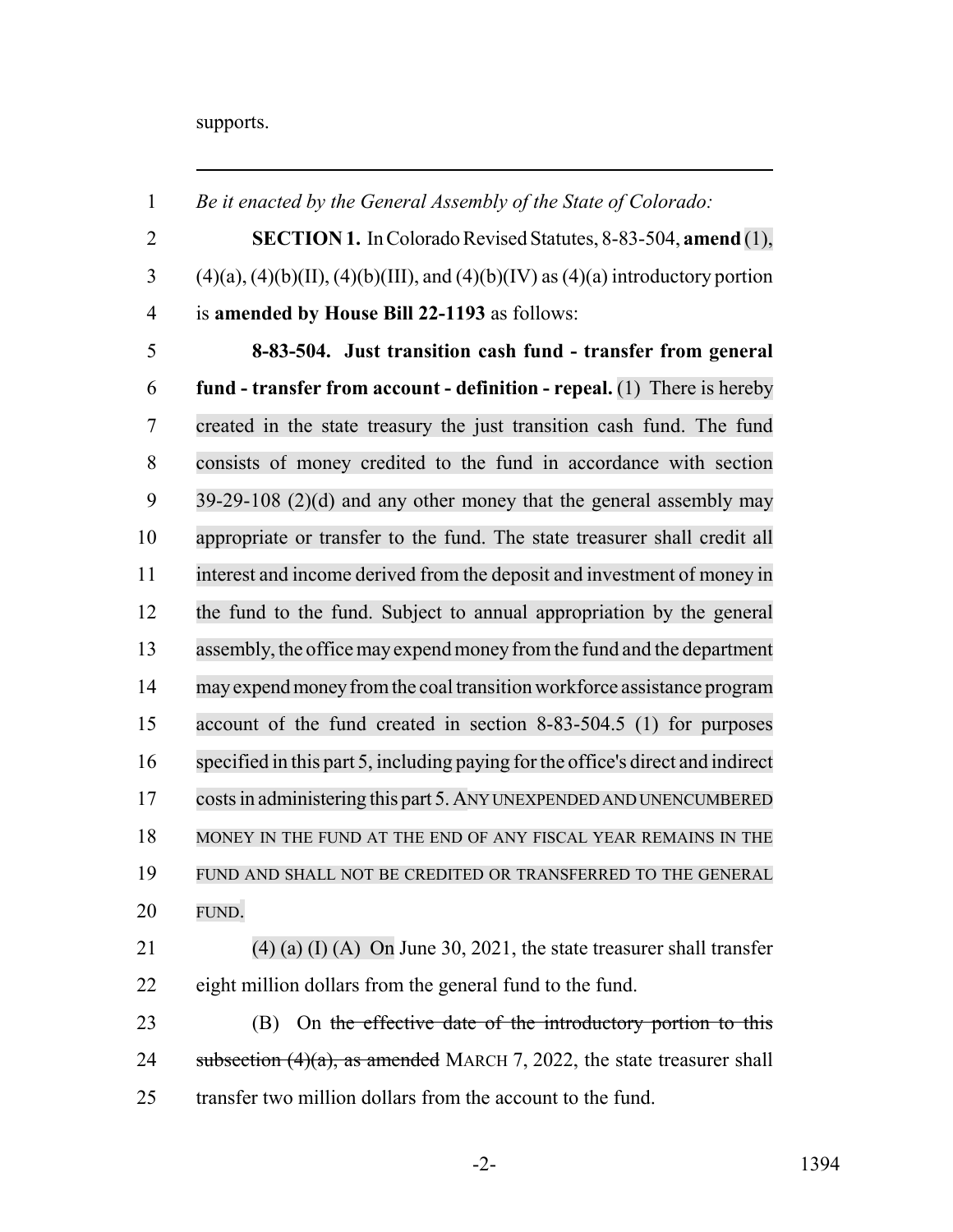(C) ON JULY 1, 2022, THE STATE TREASURER SHALL TRANSFER FIVE MILLION DOLLARS FROM THE GENERAL FUND TO THE FUND.

 (II) Subject to annual appropriation by the general assembly, the office shall expend the money transferred to the fund pursuant to this subsection (4)(a) to implement the final just transition plan for Colorado prepared as required by section 8-83-503 (4) and to provide supplemental funding for existing state programs that the office identifies as the most effective vehicles for targeted investment in coal transition communities. In providing such supplemental funding, the office shall place a heavy emphasis on investment in tier one transition communities and shall support programs that:

12  $(H)(A)$  Support targeted economic development;

13  $(H)(B)$  Assist with regional capacity for coordination of economic development programs and worker assistance programs;

15 (III) (C) Support infrastructure projects and workforce development programs; or

 (IV) (D) Are consistent with the goals and strategies outlined in 18 the final just transition plan.

 (III) FOR PURPOSES OF THE MONEY TRANSFERRED TO THE FUND 20 PURSUANT TO SUBSECTION  $(4)(a)(I)(C)$  OF THIS SECTION, THE OFFICE SHALL USE THE MONEY TO SUPPORT TARGETED ECONOMIC DEVELOPMENT 22 FOR THE FOLLOWING:

(A) EXPANSION ASSISTANCE FOR EXISTING LOCAL BUSINESSES;

(B) EXPANDING PRIVATE FINANCIAL INVESTMENT; AND

(C) SITE SELECTOR AND TECHNICAL ASSISTANCE ENGAGEMENTS.

26 (b) In addition to the requirements set forth in subsection  $(4)(a)$  of

this section, the office shall expend money transferred to the fund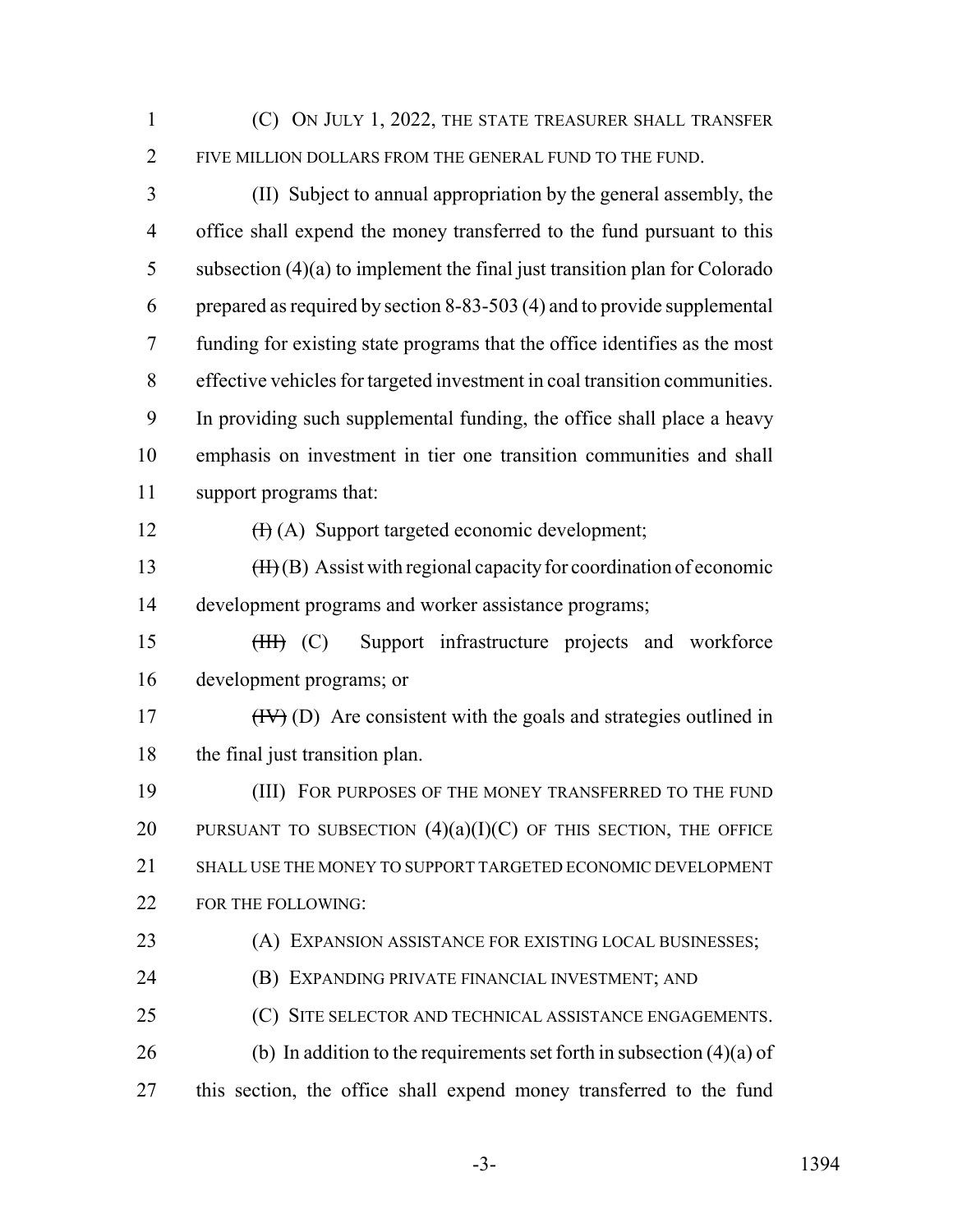1 pursuant to subsection  $(4)(a)$  of this section in accordance with the following requirements and limitations:

 (II) The office may provide for the transfer of money from the fund to other state agencies only if the transfer is approved by the director, the executive director of the department, the executive director of the department of local affairs, and the executive director of the Colorado office of economic development.

 (III) (A) The office shall expend at least seventy percent of the money TRANSFERRED TO THE FUND PURSUANT TO SUBSECTIONS (4)(a)(I)(A) AND (4)(a)(I)(B) OF THIS SECTION by the close of state fiscal 11 year 2021-22 and shall expend any remaining money by the close of state fiscal year 2022-23 2023-24.

 (B) THE OFFICE SHALL EXPEND THE MONEY TRANSFERRED TO THE 14 FUND PURSUANT TO SUBSECTION  $(4)(a)(I)(C)$  OF THIS SECTION BY THE CLOSE OF STATE FISCAL YEAR 2025-26.

 (IV) The department is authorized to use up to five percent of the money IN THE FUND to fund operational support for the office's expenditure of the money, including funding for the compensation of existing office employees.

 **SECTION 2.** In Colorado Revised Statutes, 8-83-504.5, **amend** (1)(a) as (1) introductory portion, (1)(a) introductory portion, and  $(1)(a)(V)$  are **amended by House Bill 22-1193** and as  $(1)(a)(VII)$  and (1)(a)(VIII) are **added by House Bill 22-1193**; and **add** (1)(e) and (1)(f) as follows:

 **8-83-504.5. Additional coal transition workforce assistance program funding - coal transition workforce assistance program account.** (1) (a) (I) The coal transition workforce assistance program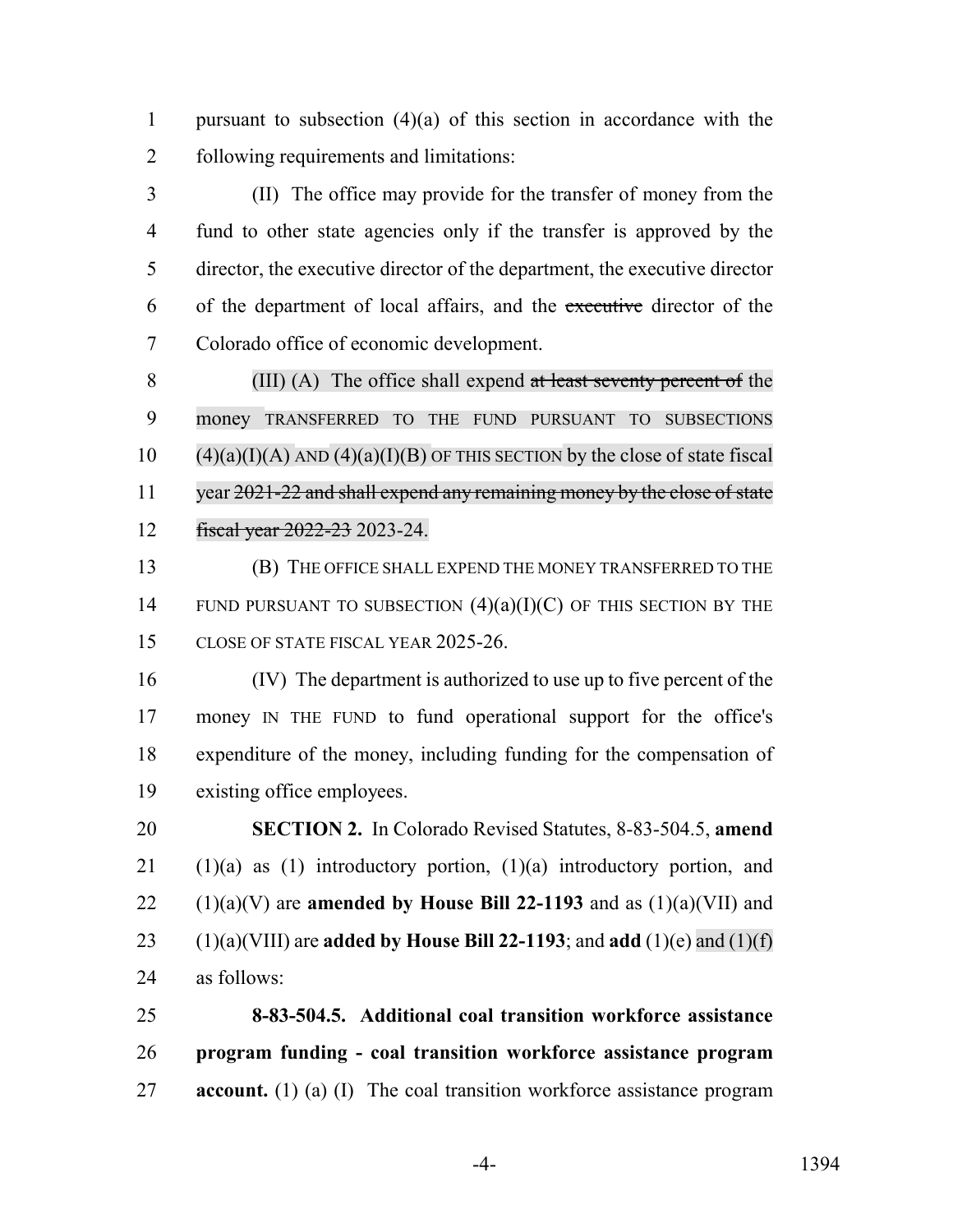account is hereby created in the fund.

 (II) (A) On June 30, 2021, the state treasurer shall transfer seven million dollars from the general fund to the account.

 (B) ON JULY 1,2022, THE STATE TREASURER SHALL TRANSFER TEN MILLION DOLLARS FROM THE GENERAL FUND TO THE ACCOUNT.

 (III) Subject to annual appropriation by the general assembly, the department shall expend money from the account for coal transition 8 workforce assistance programs subject to the following requirements and limitations:

 (a) The money must be expended for programs that directly assist coal transition workers or their family members and other household members, including programs that:

 $(H)(A)$  Establish or expand existing apprenticeship programs, the 14 training capacity of such programs, and the placement of coal transition workers into such programs, prioritizing programs that are recognized as registered apprenticeship programs by the department or are industry-recognized apprenticeship programs that satisfy United States department of labor requirements for such programs;

19  $(H<sub>1</sub>(B)$  Aid implementation of the final just transition plan;

20 (HH) (C) Provide tuition reimbursement;

21  $(HV)(D)$  Provide job search assistance;

22  $(\forall)$  (E) Provide individualized financial and transition planning;

23 (VI) (F) Provide other services authorized by the federal "Workforce Innovation and Opportunity Act", Pub.L. 113-128, such as on-the-job training, subsidized employment, and other strategies that aid in the implementation of individual transition plans;

27 (VII) (G) Support family members or other household members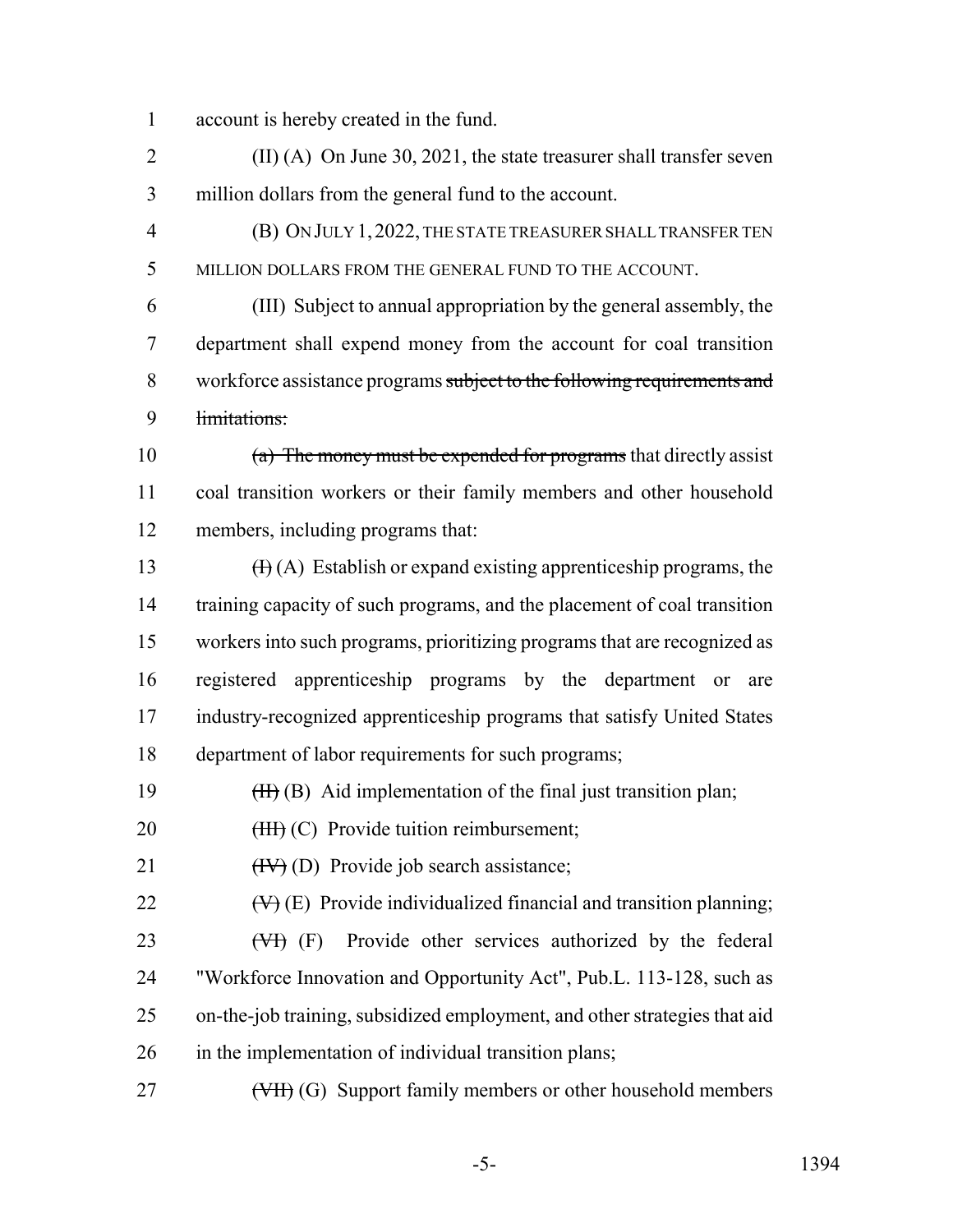of coal transition workers; or

2 (<del>VIII)</del> (H) Test innovative coal transition work support programs through a pilot program. The department is encouraged to limit any pilot program to no more than forty total participants who are coal transition workers, coal transition worker family members, coal transition worker households, or a combination of coal transition workers, family members, and households.

 (IV) FOR PURPOSES OF THE MONEY TRANSFERRED TO THE 9 ACCOUNT PURSUANT TO SUBSECTION  $(1)(a)(II)(B)$  OF THIS SECTION, THE OFFICE SHALL USE THE MONEY FOR THE FOLLOWING PURPOSES THAT DIRECTLY ASSIST COAL TRANSITION WORKERS, THEIR FAMILY MEMBERS, AND OTHER HOUSEHOLD MEMBERS, INCLUDING COAL TRANSITION WORKERS, THEIR FAMILY MEMBERS, AND THEIR HOUSEHOLD MEMBERS WHO ARE MEMBERS OF A DISPROPORTIONATELY IMPACTED COMMUNITY:

(A) TUITION ASSISTANCE AND APPRENTICESHIPS;

(B) EXPANDED CHILD CARE ASSISTANCE;

(C) CAREER PLANNING SERVICES;

(D) FINANCIAL COUNSELING; AND

(E) HOUSING ASSISTANCE.

**(e) THE DEPARTMENT SHALL EXPEND THE MONEY TRANSFERRED** 21 TO THE ACCOUNT PURSUANT TO SUBSECTION (1)(a)(II)(B) OF THIS SECTION 22 BY THE CLOSE OF STATE FISCAL YEAR 2026-27.

 (f) ANY UNEXPENDED AND UNENCUMBERED MONEY IN THE ACCOUNT AT THE END OFANY FISCALYEARREMAINS IN THE ACCOUNT AND SHALL NOT BE CREDITED OR TRANSFERRED TO THE GENERAL FUND.

**SECTION 3.** In Colorado Revised Statutes, **amend** 8-83-506 as

follows: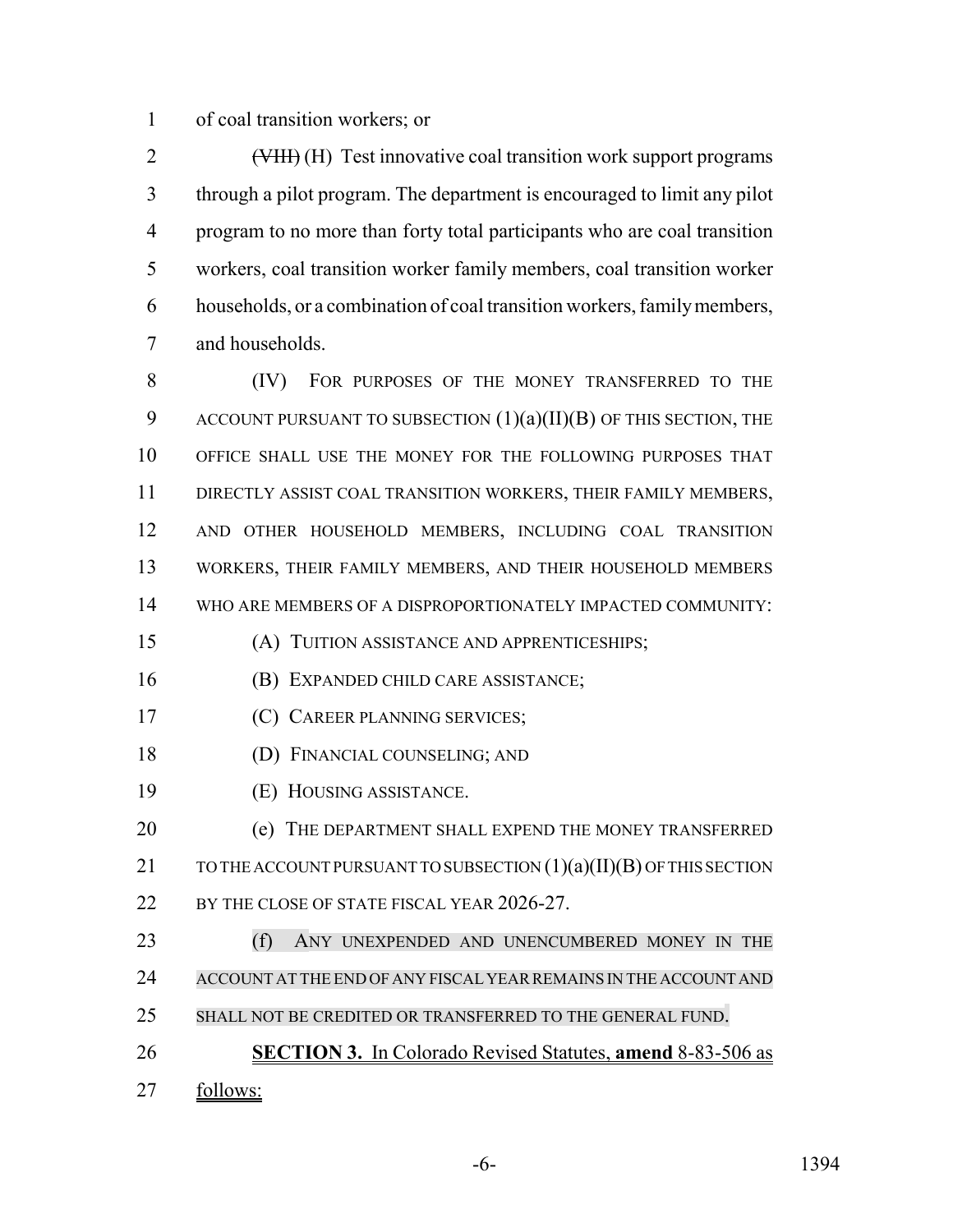| 1              | 8-83-506. Report - recommendations - repeal. (1) (a) No later                           |
|----------------|-----------------------------------------------------------------------------------------|
| $\overline{2}$ | than January 1, 2024, the director shall provide written recommendations                |
| 3              | to the general assembly and the governor about changes to this part 5 that              |
| $\overline{4}$ | should be considered in order to better achieve the purposes of this part               |
| 5              | $\underline{\underline{5}}$ .                                                           |
| 6              | This section SUBSECTION (1) is repealed, effective<br>(b)                               |
| 7              | <u>September 1, 2025.</u>                                                               |
| 8              | BETWEEN SEPTEMBER 1 AND NOVEMBER 15, 2022, AND<br>$(2)$ (a)                             |
| 9              | BETWEEN SEPTEMBER 1 AND NOVEMBER 15 OF EACH YEAR THEREAFTER,                            |
| 10             | THE DIRECTOR SHALL PRESENT A REPORT TO<br>THE JOINT BUDGET                              |
| 11             | GENERAL ASSEMBLY ON<br><b>COMMITTEE</b><br><b>THE</b><br><b>THE</b><br>HISTORY OF<br>OF |
| 12             | EXPENDITURES FROM THE FUND AND THE ACCOUNT AND THE PURPOSES                             |
| 13             | FOR WHICH THE MONEY IN THE FUND AND IN THE ACCOUNT HAS BEEN                             |
| 14             | EXPENDED OR ENCUMBERED IN THE IMMEDIATELY PRECEDING STATE                               |
| 15             | FISCAL YEAR, SPECIFYING THE PROGRAMS DESCRIBED IN SECTIONS                              |
| 16             | 8-83-504 AND 8-83-504.5 FOR WHICH MONEY HAS BEEN EXPENDED,                              |
| 17             | ENCUMBERED, OR OTHERWISE ALLOCATED.                                                     |
| 18             | NOTWITHSTANDING SECTION $24-1-136$ $(11)(a)(I)$ ,<br>(b)<br><b>THE</b>                  |
| 19             | REPORTING REQUIREMENT SPECIFIED IN SUBSECTION (2)(a) OF THIS                            |
| 20             | SECTION CONTINUES INDEFINITELY.                                                         |
| 21             | SECTION 4. In Session Laws of Colorado 2021, section 4 of                               |
| 22             | chapter 400, (HB21-1290), amend $(1)$ as follows:                                       |
| 23             | Section 4. Appropriation. (1) For the 2020-21 state fiscal year,                        |
| 24             | \$8,000,000 is appropriated to the department of labor and employment for               |
| 25             | use by the division of employment and training, just transition office. This            |
| 26             | appropriation is from the just transition cash fund created in section                  |
| 27             | 8-83-504 (1), C.R.S., and is based on an assumption that the department                 |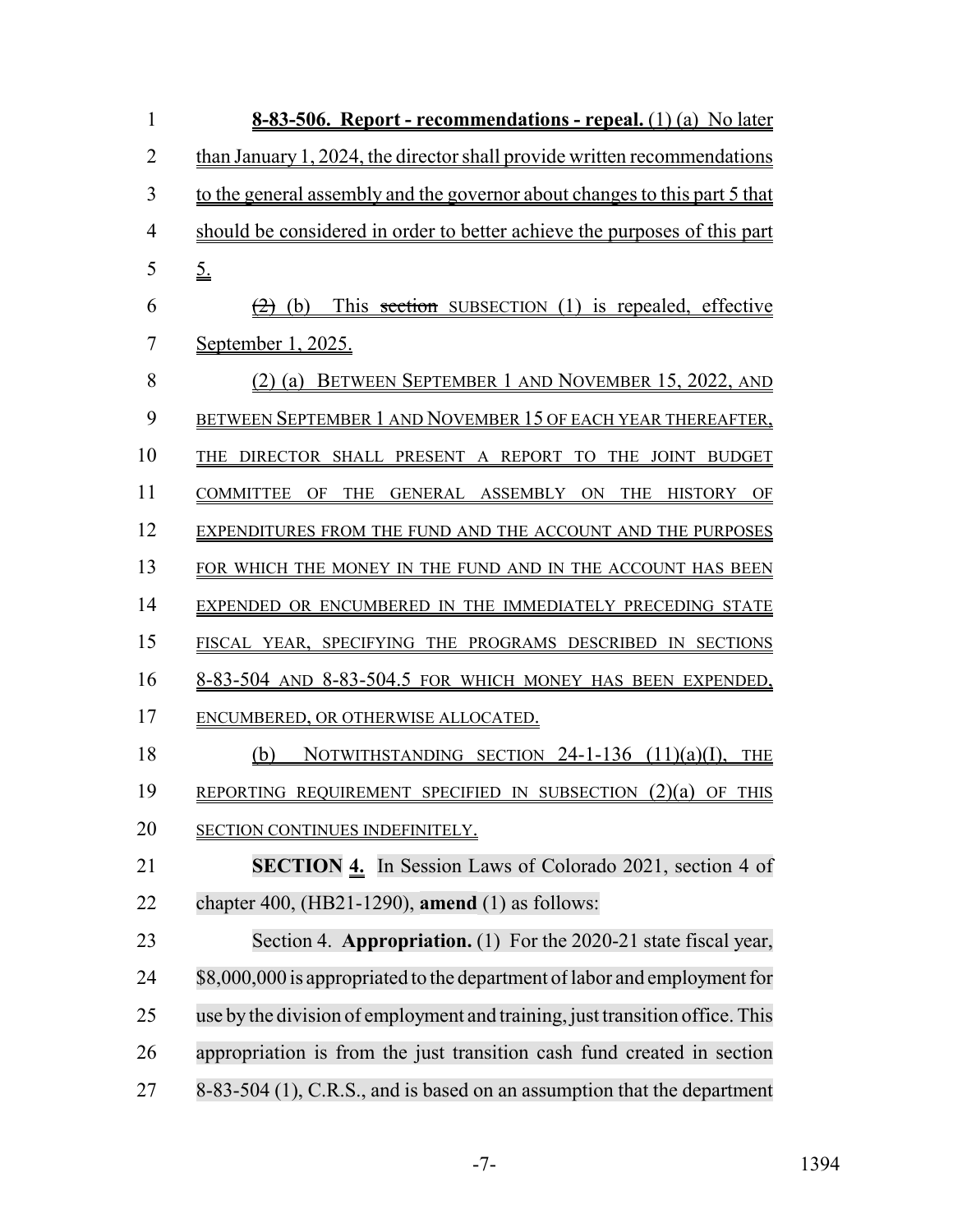| $\mathbf{1}$   | will require an additional 1.0 FTE. To implement this act, the department   |
|----------------|-----------------------------------------------------------------------------|
| $\overline{2}$ | may use this appropriation for the purposes specified in section 8-83-504   |
| 3              | (4), C.R.S. Any money appropriated in this section not expended prior to    |
| $\overline{4}$ | July 1, 2021, is further appropriated to the just transition office for the |
| 5              | 2021-22, and 2022-23, AND 2023-24 state fiscal years for the same           |
| 6              | purpose.                                                                    |
| $\overline{7}$ | <b>SECTION 5.</b> In Session Laws of Colorado 2022, section 5 of            |
| 8              | chapter 11, (HB22-1193), amend (3) and (4) as follows:                      |
| 9              | Section 5. Appropriation. (3) For the 2021-22 state fiscal year,            |
| 10             | \$1,295,000 is appropriated to the department of labor and employment for   |
| 11             | use by the division of employment and training. This appropriation is       |
| 12             | from the just transition cash fund created in section 8-83-504 (1), C.R.S.  |
| 13             | To implement this act, the division may use this appropriation for the      |
| 14             | specified in<br>section 8-83-504, C.R.S. ANY<br><b>MONEY</b><br>purposes    |
| 15             | APPROPRIATED IN THIS SUBSECTION (3) NOT EXPENDED BEFORE JULY 1,             |
| 16             | 2022, IS FURTHER APPROPRIATED TO THE DEPARTMENT FOR THE 2022-23             |
| 17             | AND 2023-24 STATE FISCAL YEARS FOR THE SAME PURPOSE.                        |
| 18             | (4) For the $2022-23$ state fiscal year, \$555,000 is appropriated to       |
| 19             | the department of labor and employment for use by the division of           |
| 20             | employment and training. This appropriation is from the just transition     |
| 21             | cash fund created in section 8-83-504 (1), C.R.S. To implement this act,    |
| 22             | the division may use this appropriation for the purposes specified in       |
| 23             | section 8-83-504, C.R.S. ANY MONEY APPROPRIATED IN THIS SUBSECTION          |
| 24             | (4) NOT EXPENDED BEFORE JULY 1, 2023, IS FURTHER APPROPRIATED TO            |
| 25             | THE DEPARTMENT FOR THE 2023-24 STATE FISCAL YEAR FOR THE SAME               |
| 26             | PURPOSE.                                                                    |
|                |                                                                             |

**SECTION 6. Appropriation.** (1) For the 2022-23 state fiscal